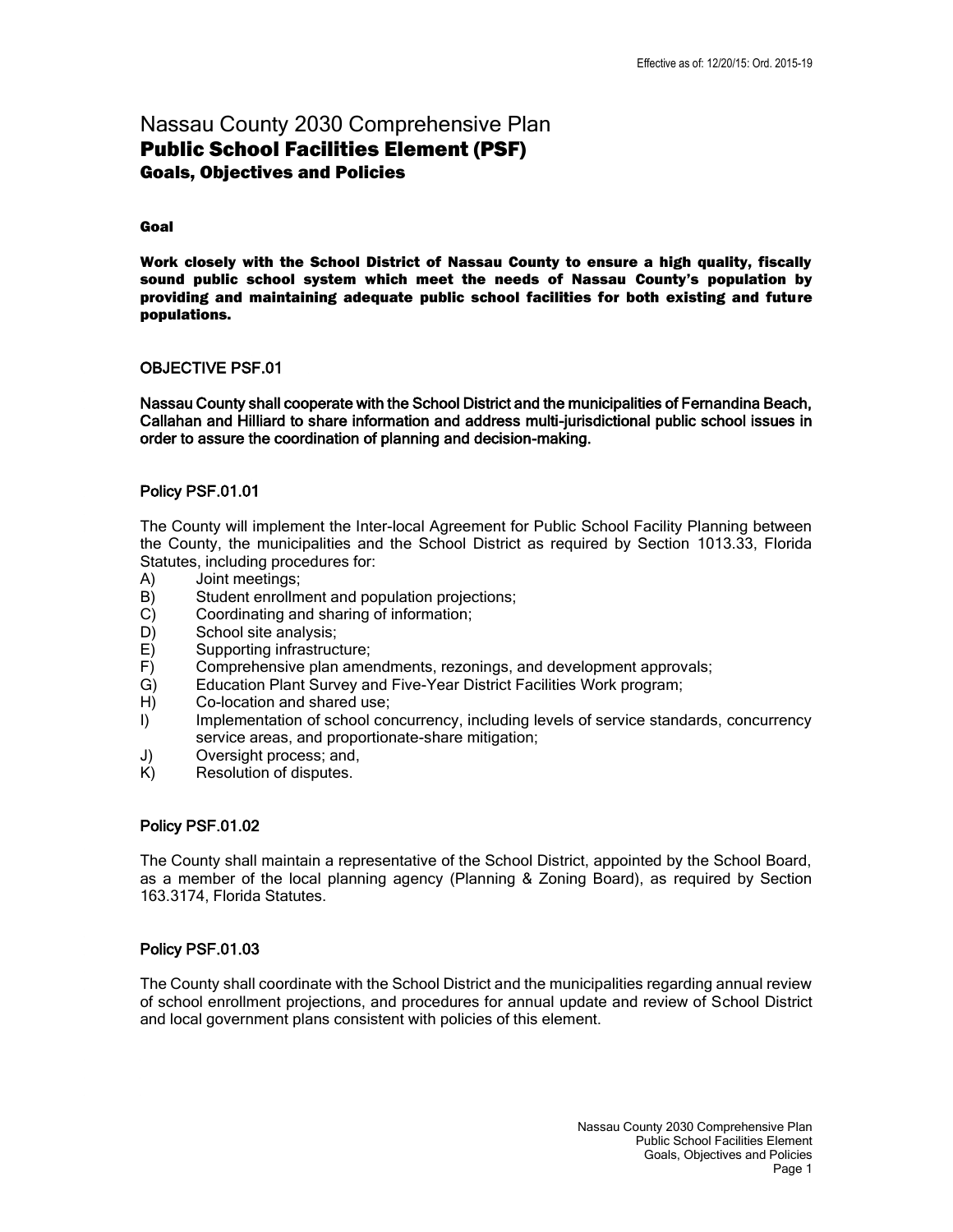### Policy PSF.01.04

 The County shall support School District efforts to ensure satisfactory capacity for current and future school enrollment by providing data on growth trends in order to establish a financially feasible capital improvements program for schools.

## Policy PSF.01.05

 In order to coordinate the effective and efficient provision and siting of educational facilities with associated infrastructure and services within the County, the Board of County Commissioners and the School Board shall coordinate educational and facilities planning with residential growth trends in the County, and discuss issues of mutual concern.

# Policy PSF.01.06

 The School District shall be notified of all residential development review requests and development proposals, pursuant to the adopted Inter-local Agreement on Public School Facility Planning. A notice of review will be mailed to the Superintendent of Schools and to the Director of Facilities. The School District will be given the opportunity to respond with written comments and to appear before the Planning and Zoning Board and Board of County Commissioners to discuss any comments.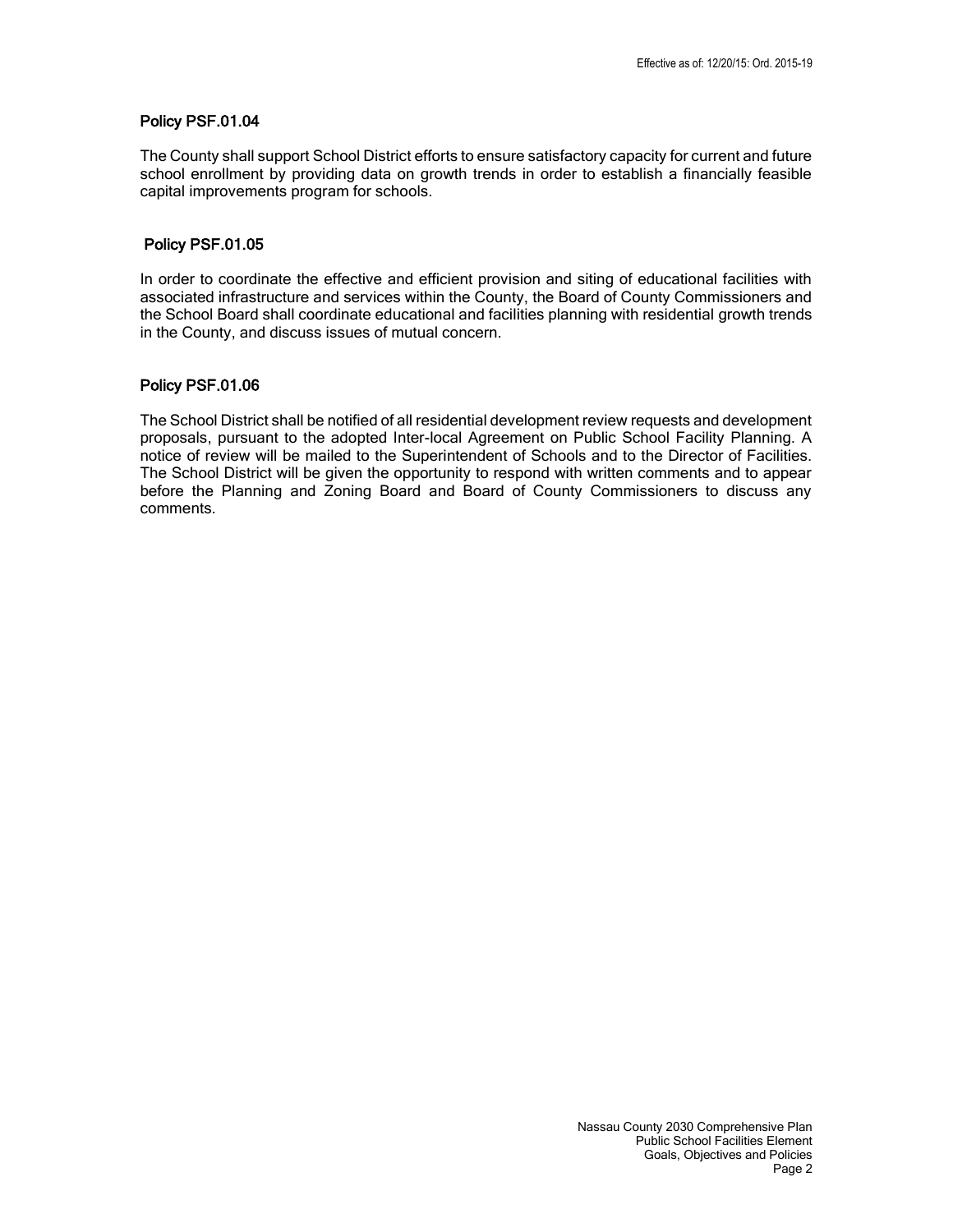Coordinate with the School District to jointly plan new school facilities for shared uses such as community meeting sites, hurricane evacuation shelters and community-based recreational activities.

### Policy PSF.02.01

The County shall establish or renew agreements with the School District to facilitate shared use of School District properties, including but not limited to schools, libraries, recreational facilities/stadiums, and parks.

### Policy PSF.02.02

 The County shall require the location of parks, recreation and community facilities in new, planned neighborhoods in conjunction with school sites.

### Policy PSF.02.03

 The County shall, where feasible, require the location of parks, recreation and community facilities in existing neighborhoods in conjunction with school sites.

### Policy PSF.02.04

The County shall coordinate with the School District regarding emergency preparedness issues, including the design of new school facilities, facility rehabilitation and expansions, to serve as emergency shelters as required by Section 1013.372, Florida Statutes.

### Policy PSF.02.05

 The County, municipalities and School District shall notify each other before any jurisdiction contracts to purchase or accepts a site or facility suitable for shared usage, including but not limited to parks and recreational facilities, pursuant to the notification provisions of the approved Inter-local Agreement on Public School Facility Planning.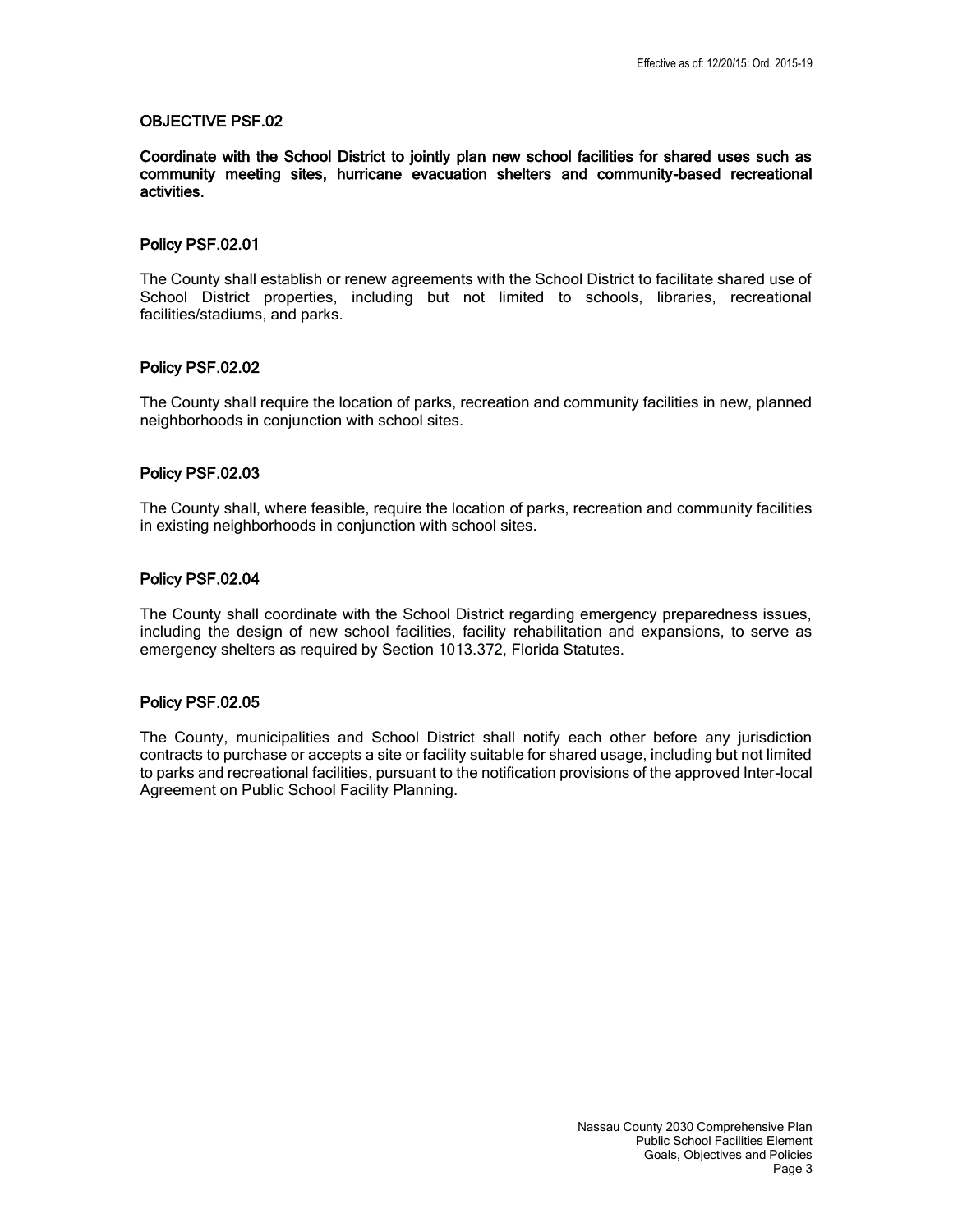The County shall promote the orderly and responsible siting of educational facilities and management of joint services through collaborative planning processes involving the School District and other local governments.

### Policy PSF.03.01

 The County will ensure sufficient land is available for public school facilities approximate to residential development in order to meet the projected needs for such facilities.

### Policy PSF.03.02

 The process of determining the location of new school sites shall include an orderly and timely review of, and compliance with, criteria and standards established by the Florida Department of Education, School District policies and procedure, the County's Land Development Regulations and Comprehensive Plan, and the Inter-local Agreement for Public School Facility Planning.

### Policy PSF.03.03

 The County shall coordinate with the School District to acquire school sites that are suitable in size, shape or location for the uses designated on the Future Land Use Map (FLUM) and permitted by the existing zoning district or authorized in an approved development order or development agreement.

#### Policy PSF.03.04

 The County shall coordinate with the School District on the planning and siting of new public schools to ensure that school facilities are provided with the necessary services and infrastructure and are compatible and consistent with the Comprehensive Plan.

#### Policy PSF.03.05

 The County shall coordinate with the School District and the municipalities in the school site selection process to encourage the location of new schools within areas designated for residential development on the FLUM.

### Policy PSF.03.06

 Consistent with the Future Land Use Element, public schools shall be a permitted use in all land use categories except the Conservation and Industrial land use categories.

### Policy PSF.03.07

 The County and School District will jointly determine on-site and/or off-site improvements to existing public infrastructure necessary to support construction of a new school or the renovation, expansion or closure of an existing school. Such improvements shall be proportionate to the impacts caused by the construction,renovation,expansion or closure of the school and must conform to the requirements of the County's Land Development Code and all other applicable regulations. The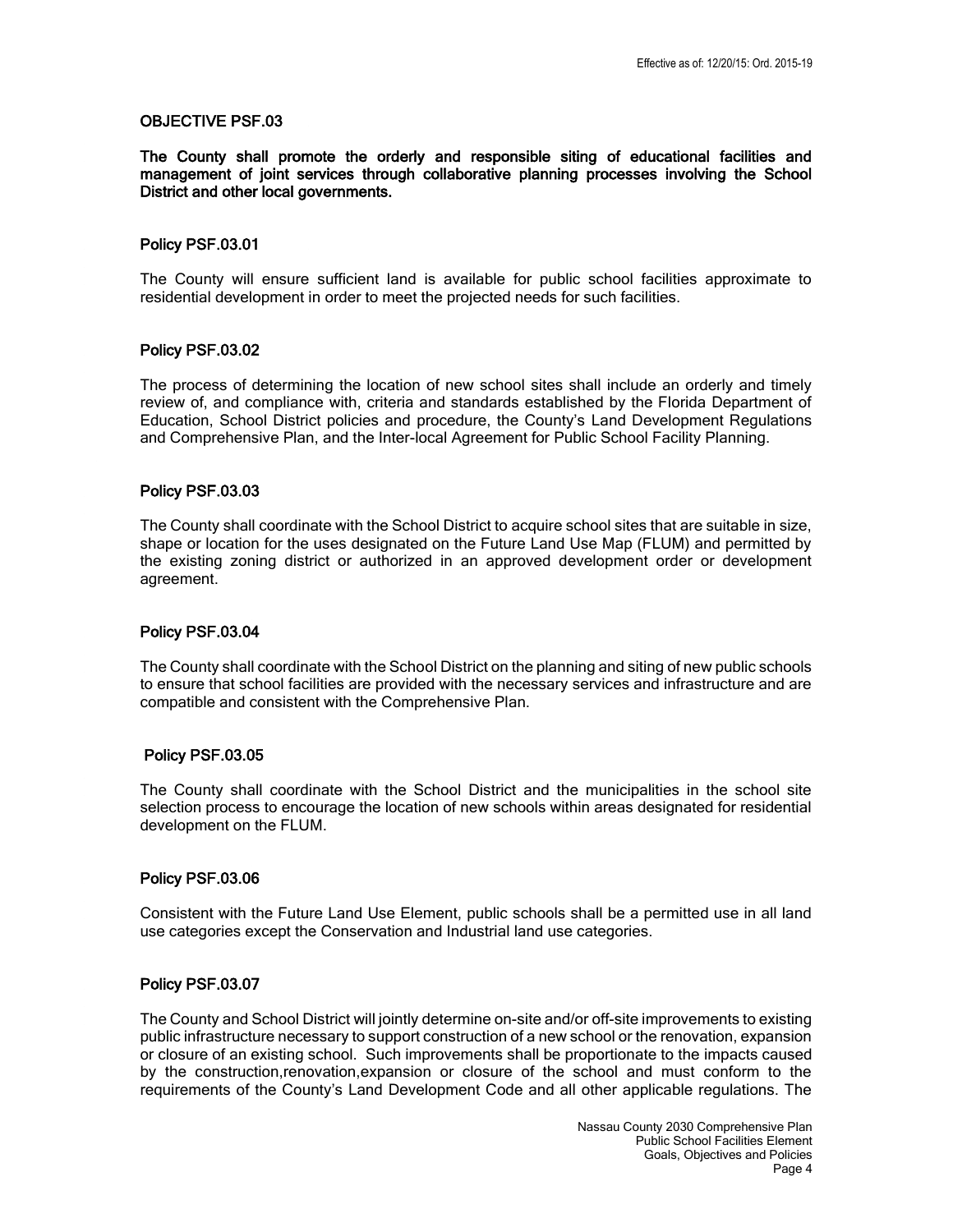County and School District will enter into a written agreement as to the timing, location, and the party or parties responsible for constructing, operating and maintaining the required improvements in accordance with Sections 1013.51 and 1013.371, Florida Statutes and the Inter-local Agreement for Public School Facility Planning.

# Policy PSF.03.08

 The County shall coordinate with the School District to ensure that future school facilities are located outside areas susceptible to hurricane and/or storm damage and/or areas prone to flooding, consistent with Section 1013.36, Florida Statutes and Rule 6A-2, Florida Administrative Code.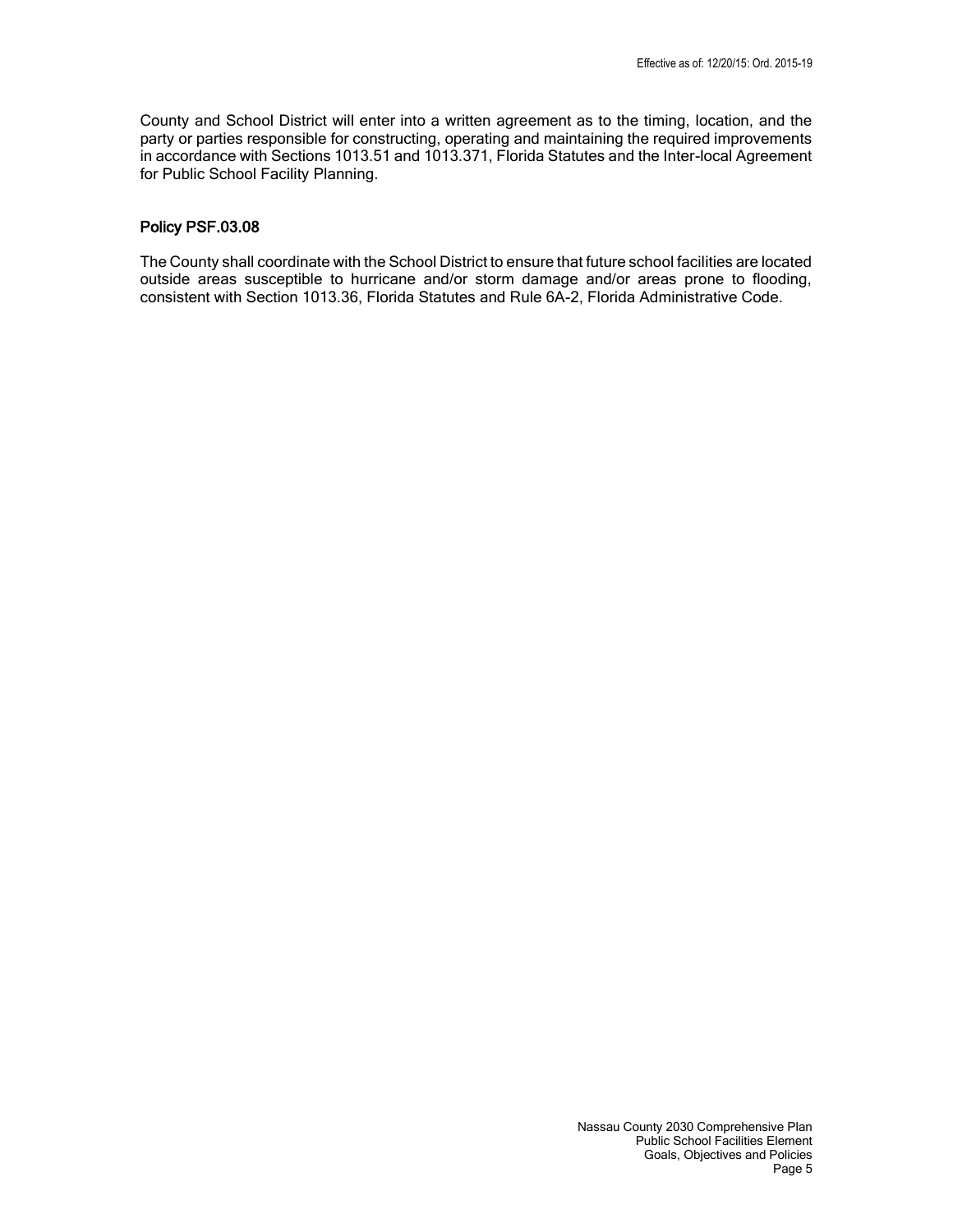The County shall enhance community design through effective school facility construction and siting standards. Encourage the siting of school facilities so they serve as community focal points and so that they are compatible with surrounding land uses.

#### Policy PSF.04.01

 Encourage and support planning activities that make school siting the foundation for the planning and design of neighborhoods.

### Policy PSF.04.02

 The County shall to fullest extent possible, cooperate with the School District to identify new school sites that provide logical focal points for neighborhoods, and serve as the foundation for innovative land design standards.

### Policy PSF.04.03

 The County shall coordinate with the School District to ensure the mutual compatibility of land uses in the construction of new schools and planned residential development.

### Policy PSF.04.04

 The County shall encourage the location of public schools proximate to residential neighborhoods in all Residential land use categories

#### Policy PSF.04.05

 The County shall provide for school sites and facilities within planned neighborhoods unless precluded by existing development patterns.

#### Policy PSF.04.06

 The County shall support and encourage the location of new elementary and middle schools, unless otherwise required, internal to residential neighborhoods.

#### Policy PSF.04.07

 The County, in coordination with the School District, shall require the traffic circulation plans in new developments to provide for interconnected vehicle and pedestrian access between neighborhoods, school sites and bus drop-off locations.

#### Policy PSF.04.08

 The County, in coordination with the School District, shall require developers to provide off-site road improvements, signalization, signage, access improvements, sidewalks and bicycle paths to serve all schools, where needed.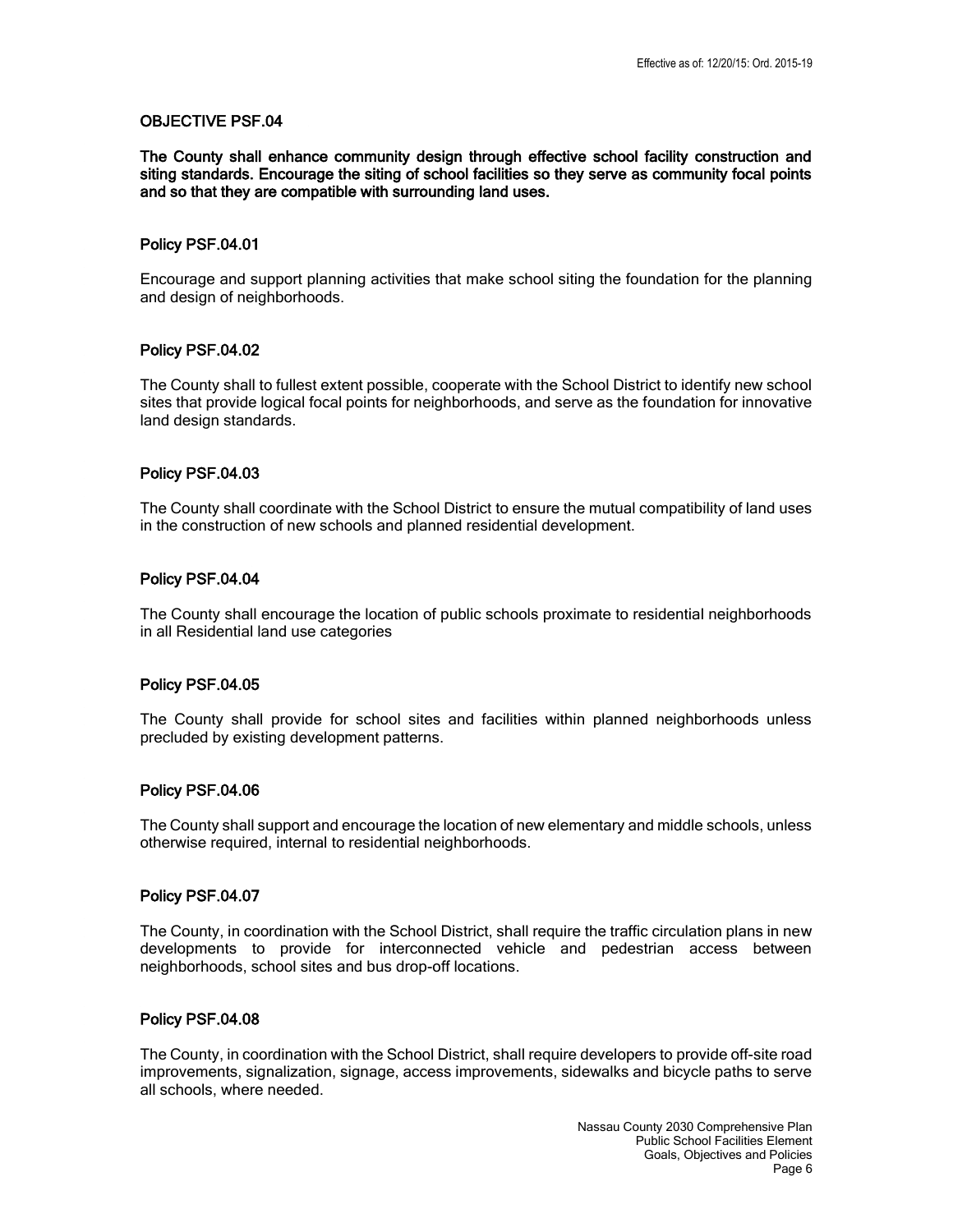### The County shall ensure existing deficiencies and future needs are addressed consistent with the adopted level of service (LOS) standards for public schools.

### Policy PSF.05.01

 Amendments to the Future Land Use Map (FLUM) will be coordinated with the School District based upon existing capacity and the long-range public school facilities planning map. This map is included in this element as Map FPSF-2.

### Policy PSF.05.02

 The County shall ensure that future development pays a proportionate share of the capital costs of increasing the capacity of public school facilities needed to accommodate new development and to maintain adopted LOS standards.

#### Policy PSF.05.03

 The County hereby incorporates by reference the Nassau County School District's Five-Year Facilities Work Program for fiscal years 2015-2016 through 2019-2020 adopted September 14, 2015, that includes improvements to school capacity sufficient to meet anticipated student demands projected by the County and its municipalities, in consultation with the School Board's projections of student enrollment, and based on the adopted level of service standards for public schools.

### Policy PSF.05.04

The County, in coordination with the School Board, shall annually update the Capital Improvements Element by adopting an ordinance that incorporates by reference the School District's Five-Year Facilities Work Program, to ensure that level of service standards will continue to be achieved and maintained during the five-year planning period.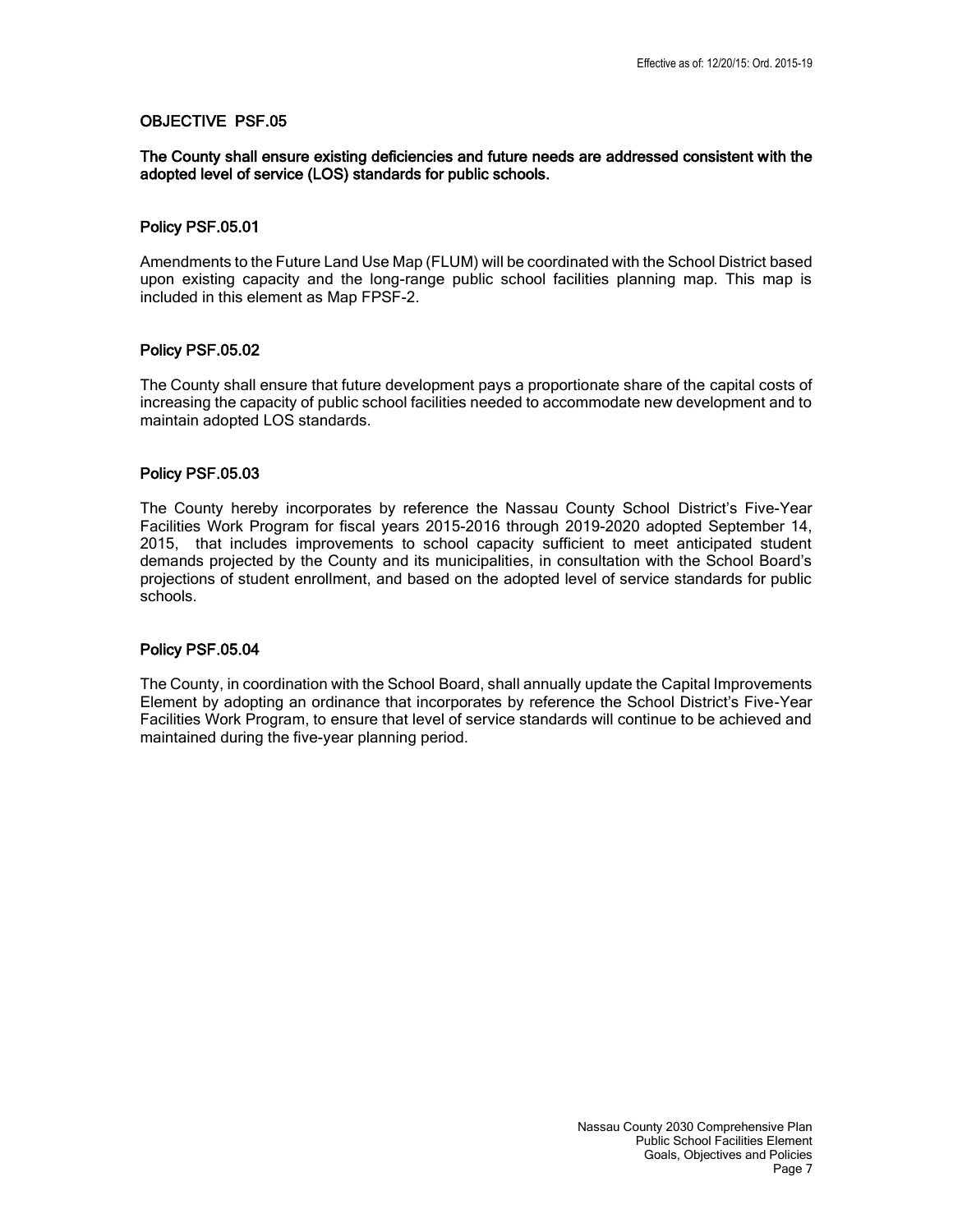The County, in coordination with the School District and the municipalities, shall implement a concurrency management system to ensure that the capacity of schools is sufficient to support new residential development at the adopted LOS standards within the period covered by the School District's Five-Year Facilities Work Program.

### Policy PSF.06.01

 Consistent with the Inter-local Agreement, the uniform, district-wide level-of service standards shall be based upon the Florida Inventory of School Houses (FISH) maintained by the Department of Education (DOE). They are initially set and are hereby adopted as shown below.These standards shall be consistent with the Inter-local Agreement agreed upon by the School District, and the local governments within Nassau County.

For the purpose of concurrency, the levels of service (preferred maximum utilization rates by school type) are set as follows:

- A) Elementary Schools: 95% of permanent FISH capacity
- B) Middle and High Schools: 100% of permanent FISH capacity
- C) Combination Schools (Grades K-8 or 6-12, for example): 100% of permanent FISH capacity

(Total school capacity is not to exceed core capacity.)

### Policy PSF.06.02

 Modification of the adopted LOS standards shall only be accomplished through an amendment in each local government comprehensive plan. The procedure for proposing a change to the adopted LOS standards shall follow the process outlined in the Inter-local Agreement. The amended LOS standard shall not be effective until all plan amendments are effective and the amended Inter-local Agreement is fully executed. No LOS standard shall be amended without a showing that the amended LOS standard is financially feasible, supported by adequate data and analysis, and can be achieved and maintained within the timeframe of the Five-Year Facilities Work Program.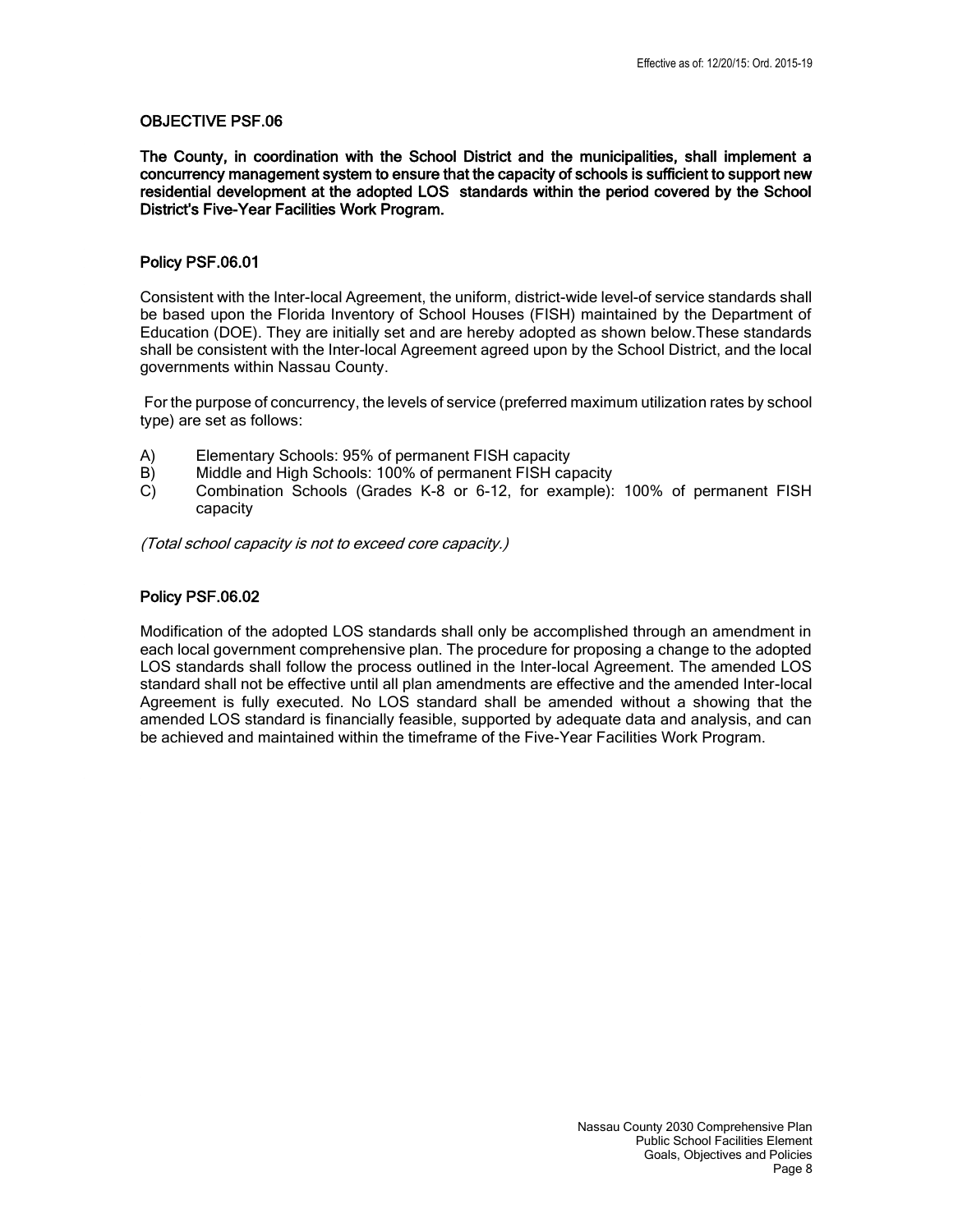The County, in coordination with the School District and the municipalities, shall establish School Concurrency Service Areas (CSAs), the areas within which an evaluation is made of whether adequate school capacity is available based on the adopted LOS standards.

### Policy PSF.07.01

 Concurrency service areas shall be less than district-wide and shall be established and documented in the data and analysis support documents for this element. A map of the concurrency service areas is included with this element as Map FPSF-1 and contiguous districts are listed below.

| <b>Concurrency Service Area</b> | <b>Contiguous Service Areas</b>                                                             |
|---------------------------------|---------------------------------------------------------------------------------------------|
| <b>Bryceville</b>               | Callahan                                                                                    |
| Callahan                        | Bryceville, Hilliard, North Central Nassau, South<br>Central Nassau                         |
| Hilliard                        | Callahan, North Central Nassau                                                              |
| North Central Nassau            | Callahan, Hilliard, North Central Nassau, South<br>Central Nassau, Yulee North, Yulee South |
| South Central Nassau            | Callahan, North Central Nassau, Yulee South                                                 |
| Yulee North                     | North Central Nassau, Yulee South, Fernandina                                               |
| <b>Yulee South</b>              | North Central Nassau, South Central Nassau,<br>Yulee North, Fernandina                      |
| Fernandina                      | Yulee North, Yulee South                                                                    |

#### Policy PSF.07.02

 Concurrency service areas shall be established and subsequently modified to maximize available school capacity and make efficient use of new and existing public schools in accordance with the LOS standards, taking into account minimizing transportation costs, limiting maximum student travel times, court approved desegregation plans and recognizing the capacity commitments resulting from approved developments within Nassau County for the CSA and for contiguous CSAs.

### Policy PSF.07.03

 Concurrency service areas shall only be modified with the approval of the School Board for the reasons described in Policy 10.7.2.

#### Policy PSF.07.04

 Concurrency service areas shall be designed so that the adopted LOS will be able to be achieved and maintained within the timeframe of the Five-Year Facilities Work Program, and so that the program is financially feasible.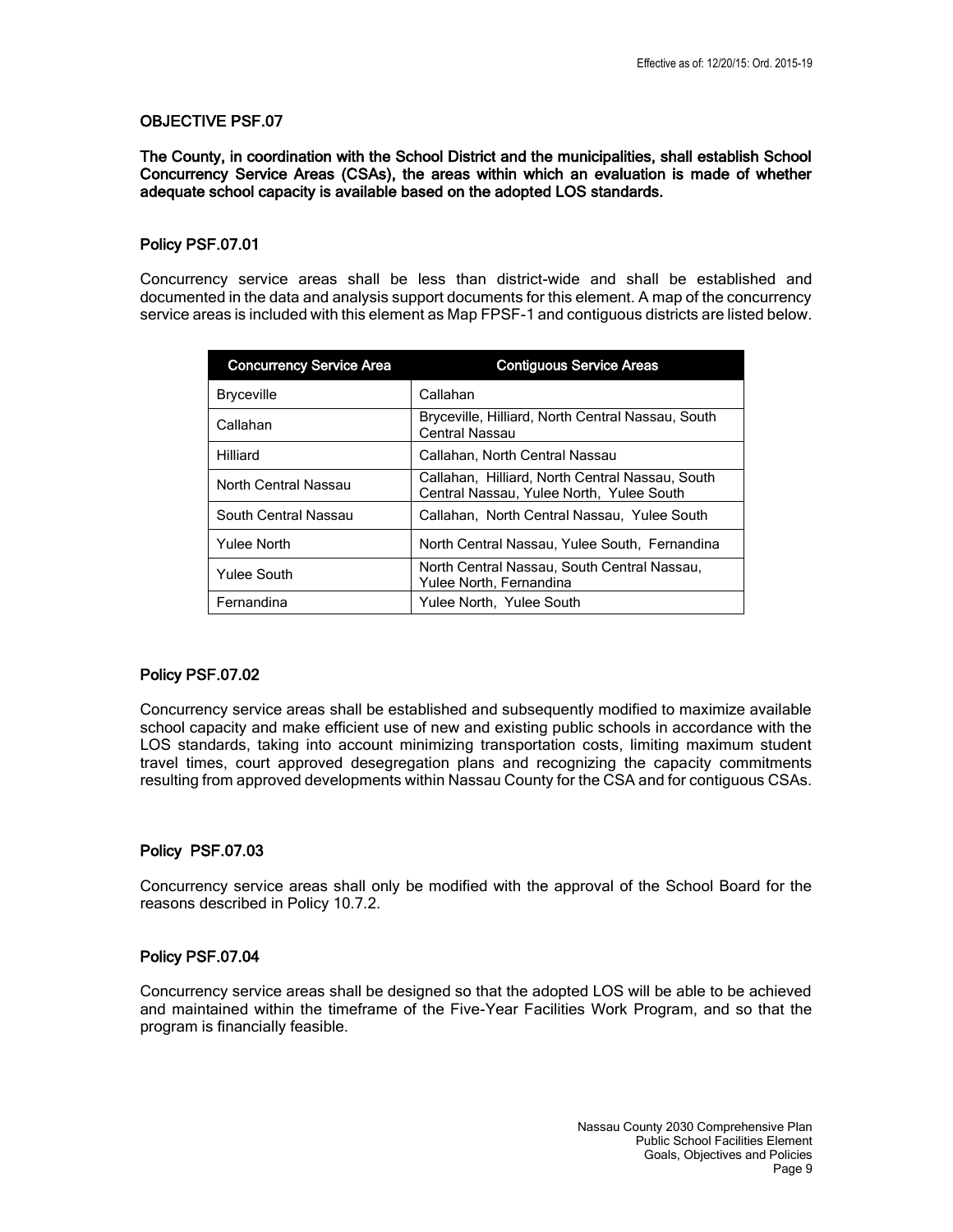In coordination with the School District and the municipalities, the County shall establish a process for implementation of school concurrency which includes applicability and capacity determination and availability standards, and school capacity methods.

#### Policy PSF.08.01

 School concurrency applies only to residential development or a phase of residential development requiring a subdivision plat approval, site plan, or its functional equivalent, proposed or established after the effective date of this element.

### Policy PSF.08.02

 The County may approve a concurrency application earlier in the approval process, such as the time of preliminary subdivision or site plan approval. The School District must be a signatory to any residential certificate of concurrency involving allocations of school capacity or proportionate share mitigation commitments, as provided herein.

### Policy PSF.08.03

 The student generation rates used to determine the impact of a particular development application on public schools, and the cost per student station are to be established annually by the School District and Chapter 1013.64(6)(b) (1), Florida Statutes. The student generation rates shall be reviewed and updated on a regular basis by the School District in accordance with professionally accepted methodologies.

### Policy PSF.08.04

 The following residential development is subject to payment of applicable educational impact fees, but shall be considered exempt from the school concurrency requirements:

- a. Residential lots included on a plat approved by the Board of County Commissioners and recorded subsequent to September 27, 1984 by reference to plat book and page number; or were established as individual parcels by deed recorded prior to September 27, 1984.
- b. Residential developments that have received final site plan approval provided that:
	- 1. The approval is still valid; and

2. Final construction plans have been approved by the County Engineering Services Department.

- c. Amendments to residential development approvals, which have received final subdivision plat approval prior to the effective date of this element, and which do not increase the number of residential units or change the type of residential units proposed.
- d. Any Developments of Regional Impact (DRIs) for which a development order has been issued prior to July 1, 2005 or for which an application has been submitted prior to May 1, 2005
- e. Age restricted development that are subject to deed restrictions prohibiting the permanent occupancy of residents under the age of eighteen (18). Such deed restrictions must be recorded and must be irrevocable for a period of at least fifty (50) years.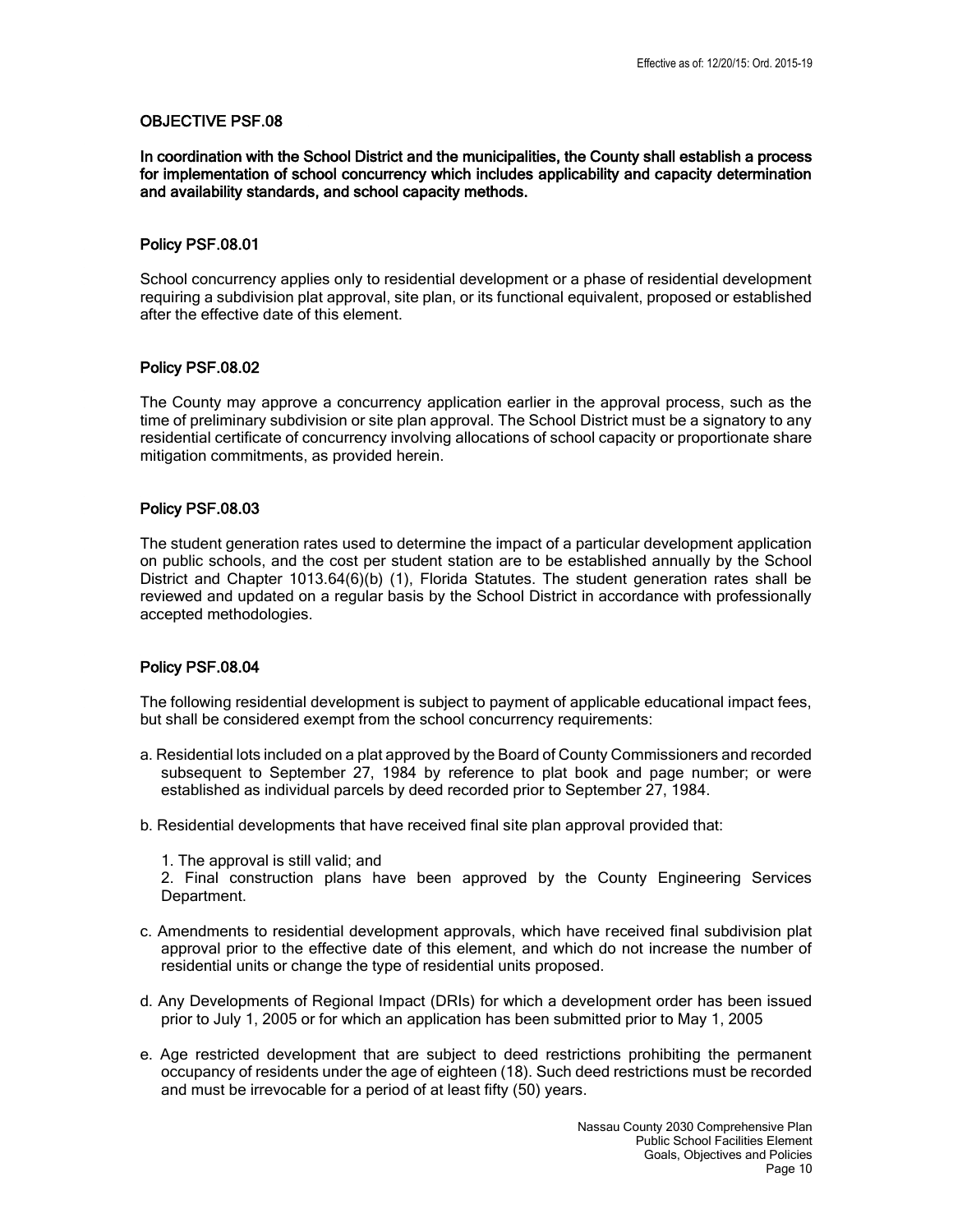f. Group quarters including residential type of facilities such as local jails, prisons, hospitals, nursing homes, bed and breakfast, motels and hotels, temporary emergency shelters for the homeless, adult halfway houses, firehouse dorms, and religious non-youth facilities.

### Policy PSF.08.05

 The County shall only issue a concurrency approval for a subdivision plat or site plan for residential development where:

- a. The School District's findings indicate adequate school facilities will be in place or under actual construction in the affected concurrency service area (CSA) within three (3) years after the issuance of the subdivision plat or site plan for each level of school; or
- b. Adequate school facilities are available in a contiguous CSA as listed in Table 10- 2, or under actual construction within three (3) years and the impacts of development can be shifted to that area. If capacity exists in more than one CSA or school within a CSA, the School District shall determine where the impact shall be shifted; or
- c. The developer executes a legally binding commitment to provide mitigation proportionate to the demand for public school facilities to be created by the actual development of the property subject to the final plat or site plan, as provided in the policies under Objective PSF.09.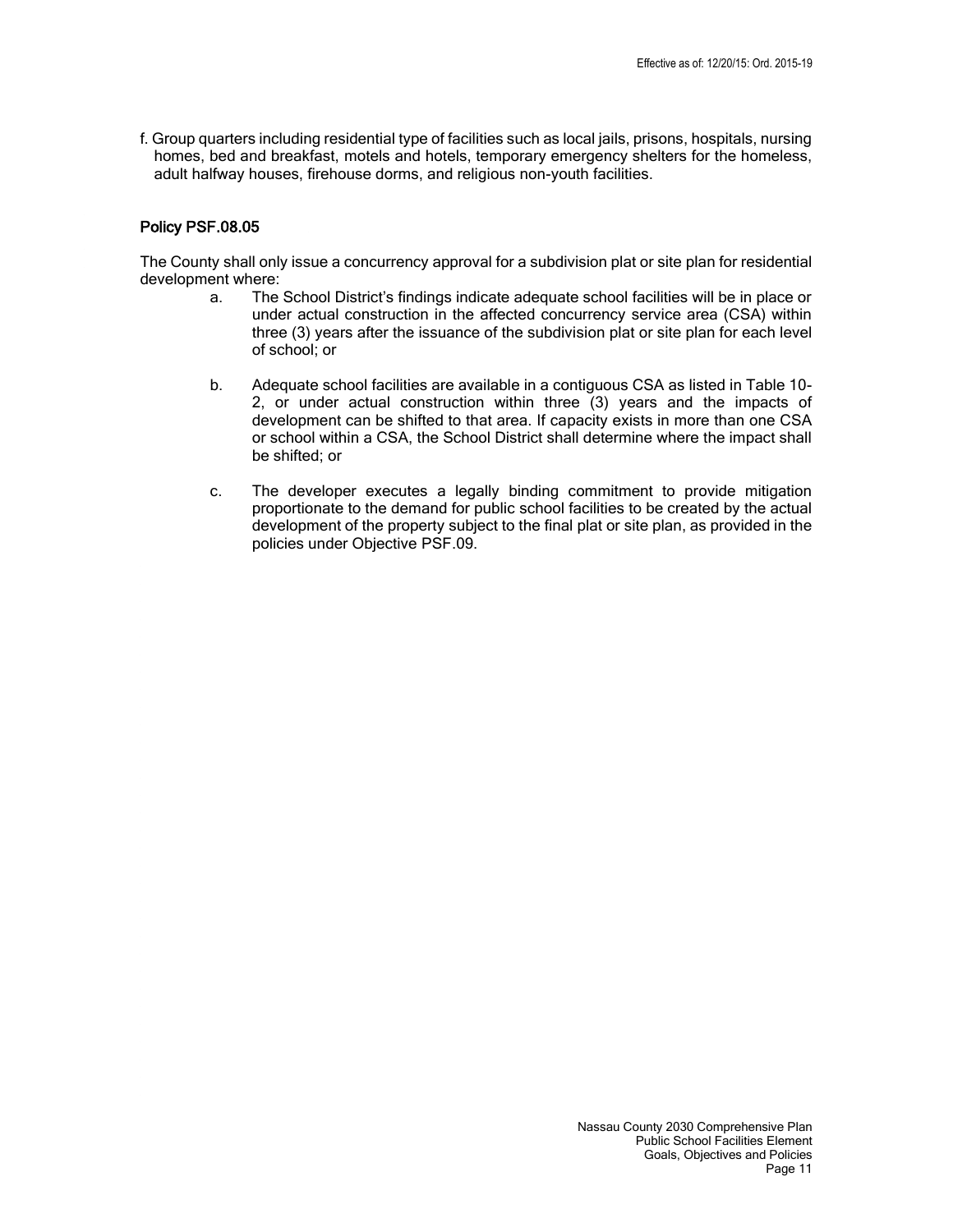### If it is established that sufficient capacity is unavailable in the affected concurrency service area or in an adjacent concurrency service area, proportionate share mitigation may then be proposed to address the impacts of the proposed development.

### Policy PSF.09.01

 The County will allow mitigation alternatives that are financially feasible and will achieve and maintain the adopted LOS standard consistent with the School District's adopted Five-Year Facilities Work Program.

# Policy PSF.09.02

 Mitigation shall be negotiated and agreed to by the School District and shall be proportionate to the projected demand for public school facilities created by the proposed development. Mitigation must be sufficient to offset the projected demand, and provide permanent capacity to the District's inventory of student stations in accordance with the State Requirements for Educational Facilities (SREF) and the Florida Building Code.

# Policy PSF.09.03

Acceptable forms of mitigation may include:

- A) School construction
- B) Contribution of land and/or infrastructure
- C) Expansion of existing permanent school facilities subject to the expansion being less than or equal to the LOS set for a new school of the same category.
- D) Paying developer's proportionate share mitigation cost in accordance with the formula provided in the Interlocal Agreement for Public School Facility Planning.
- E) Payment for construction and/or land acquisition
	- 1) All construction, remodeling and/or renovations of facilities will be(at a minimum) in accordance with State Requirements for Educational Facilities(SREF), current School Board practice and the most current adopted Florida Building Code.

### Policy PSF.09.04

 Relocatable classroom buildings shall not be accepted as a means of proportionate share mitigation.

### Policy PSF.09.05

 Mitigation shall be allocated toward a permanent school capacity improvement identified in the School District's financially feasible Five-Year Facilities Work Program which satisfies the demands created by the proposed development. Any amendments to the Five-Year Facilities Work Program shall be included in the program's next update and adoption cycle of the schedule of capital improvements.